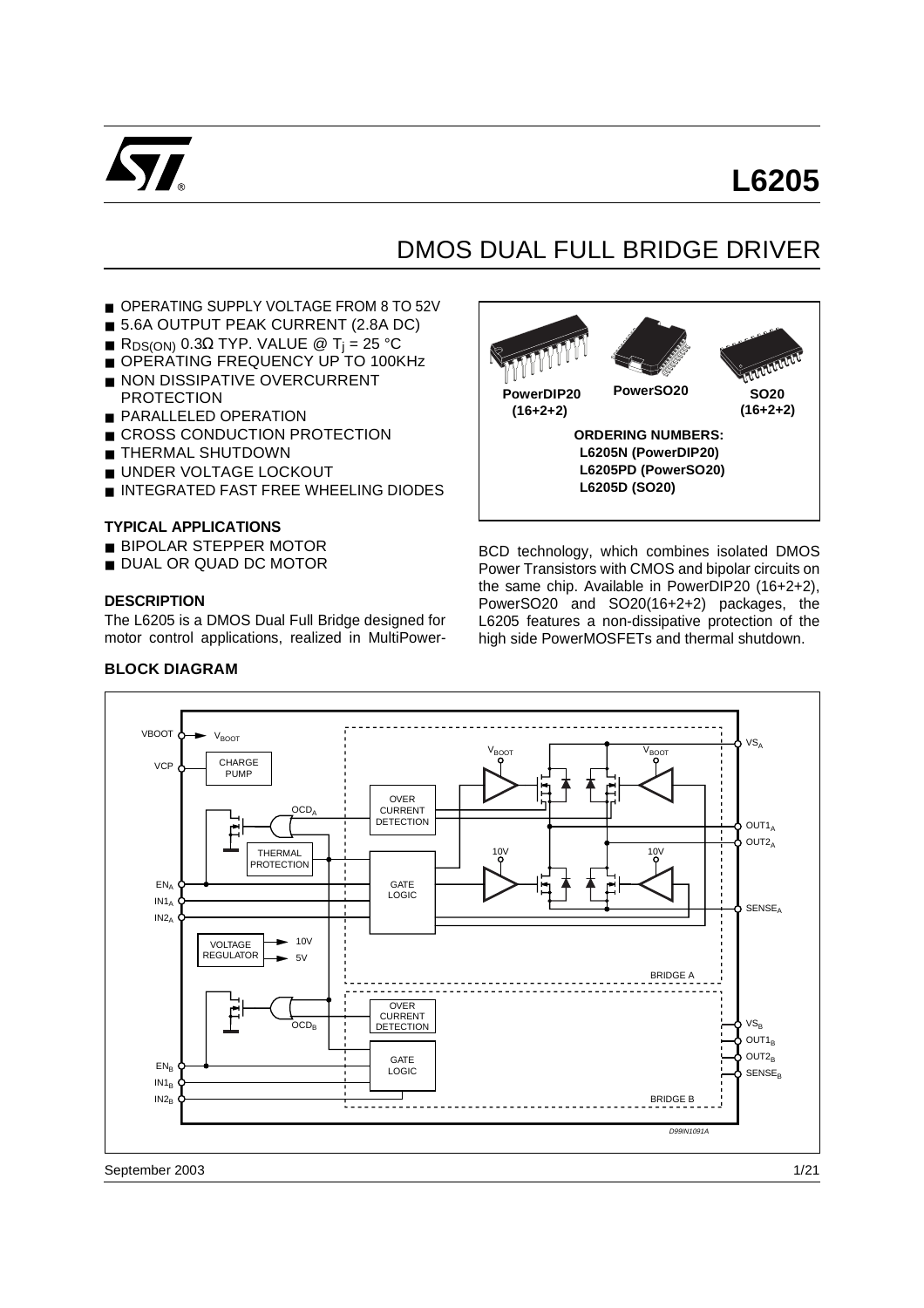## **ABSOLUTE MAXIMUM RATINGS**

| Symbol                                                   | <b>Parameter</b>                                                                                                                                                                                 | <b>Test conditions</b>                                                                  | Value          | Unit        |
|----------------------------------------------------------|--------------------------------------------------------------------------------------------------------------------------------------------------------------------------------------------------|-----------------------------------------------------------------------------------------|----------------|-------------|
| $V_{\rm S}$                                              | Supply Voltage                                                                                                                                                                                   | $V_{SA} = V_{SB} = V_S$                                                                 | 60             | V           |
| <b>V<sub>OD</sub></b>                                    | Differential Voltage between<br>VS <sub>A</sub> , OUT1 <sub>A</sub> , OUT2 <sub>A</sub> , SENSE <sub>A</sub> and<br>VS <sub>B</sub> , OUT1 <sub>B</sub> , OUT2 <sub>B</sub> , SENSE <sub>B</sub> | $V_{SA} = V_{SB} = V_S = 60V$ ;<br>$V_{\text{SFNSFA}} = V_{\text{SFNSFB}} = \text{GND}$ | 60             | $\vee$      |
| <b>VBOOT</b>                                             | Bootstrap Peak Voltage                                                                                                                                                                           | $V_{SA} = V_{SB} = V_S$                                                                 | $V_S + 10$     | $\vee$      |
| $V_{IN}$ , $V_{FN}$                                      | Input and Enable Voltage Range                                                                                                                                                                   |                                                                                         | $-0.3$ to $+7$ | $\vee$      |
| VSENSEA.<br><b>VSENSEB</b>                               | Voltage Range at pins SENSE <sub>A</sub><br>and SENSE <sub>R</sub>                                                                                                                               |                                                                                         | $-1$ to $+4$   | $\vee$      |
| Is(peak)                                                 | Pulsed Supply Current (for each<br>$VS$ pin), internally limited by the<br>overcurrent protection                                                                                                | $V_{SA} = V_{SB} = V_{S}$ ;<br>$tp_{ULSE}$ < 1ms                                        | 7.1            | A           |
| Is                                                       | RMS Supply Current (for each<br>$V_S$ pin)                                                                                                                                                       | $V_{SA} = V_{SB} = V_S$                                                                 | 2.8            | A           |
| ${\mathsf T}_{\textsf{stg}},\,{\mathsf T}_{\textsf{OP}}$ | Storage and Operating<br>Temperature Range                                                                                                                                                       |                                                                                         | $-40$ to 150   | $^{\circ}C$ |

<u> 1989 - Johann Stoff, fransk politik (d. 1989)</u>

### **RECOMMENDED OPERATING CONDITIONS**

| Symbol                      | <b>Parameter</b>                                                                                                                                                                                 | <b>Test Conditions</b>                         | <b>MIN</b> | <b>MAX</b> | Unit       |
|-----------------------------|--------------------------------------------------------------------------------------------------------------------------------------------------------------------------------------------------|------------------------------------------------|------------|------------|------------|
| Vs                          | Supply Voltage                                                                                                                                                                                   | $V_{SA} = V_{SR} = V_S$                        | 8          | 52         | V          |
| Vop                         | Differential Voltage Between<br>VS <sub>A</sub> , OUT1 <sub>A</sub> , OUT2 <sub>A</sub> , SENSE <sub>A</sub> and<br>VS <sub>B</sub> , OUT1 <sub>B</sub> , OUT2 <sub>B</sub> , SENSE <sub>B</sub> | $V_{SA} = V_{SB} = V_{S}$<br>VSENSEA = VSENSEB |            | 52         | V          |
| VSENSEA,<br><b>V</b> SENSEB | Voltage Range at pins SENSE <sub>A</sub><br>and SENSE <sub>R</sub>                                                                                                                               | (pulsed $t_W < t_{rr}$ )<br>(DC)               | -6<br>$-1$ | 6          | V<br>V     |
| <b>I</b> OUT                | <b>RMS Output Current</b>                                                                                                                                                                        |                                                |            | 2.8        | A          |
| $T_i$                       | Operating Junction Temperature                                                                                                                                                                   |                                                | -25        | $+125$     | °C         |
| f <sub>sw</sub>             | <b>Switching Frequency</b>                                                                                                                                                                       |                                                |            | 100        | <b>KHz</b> |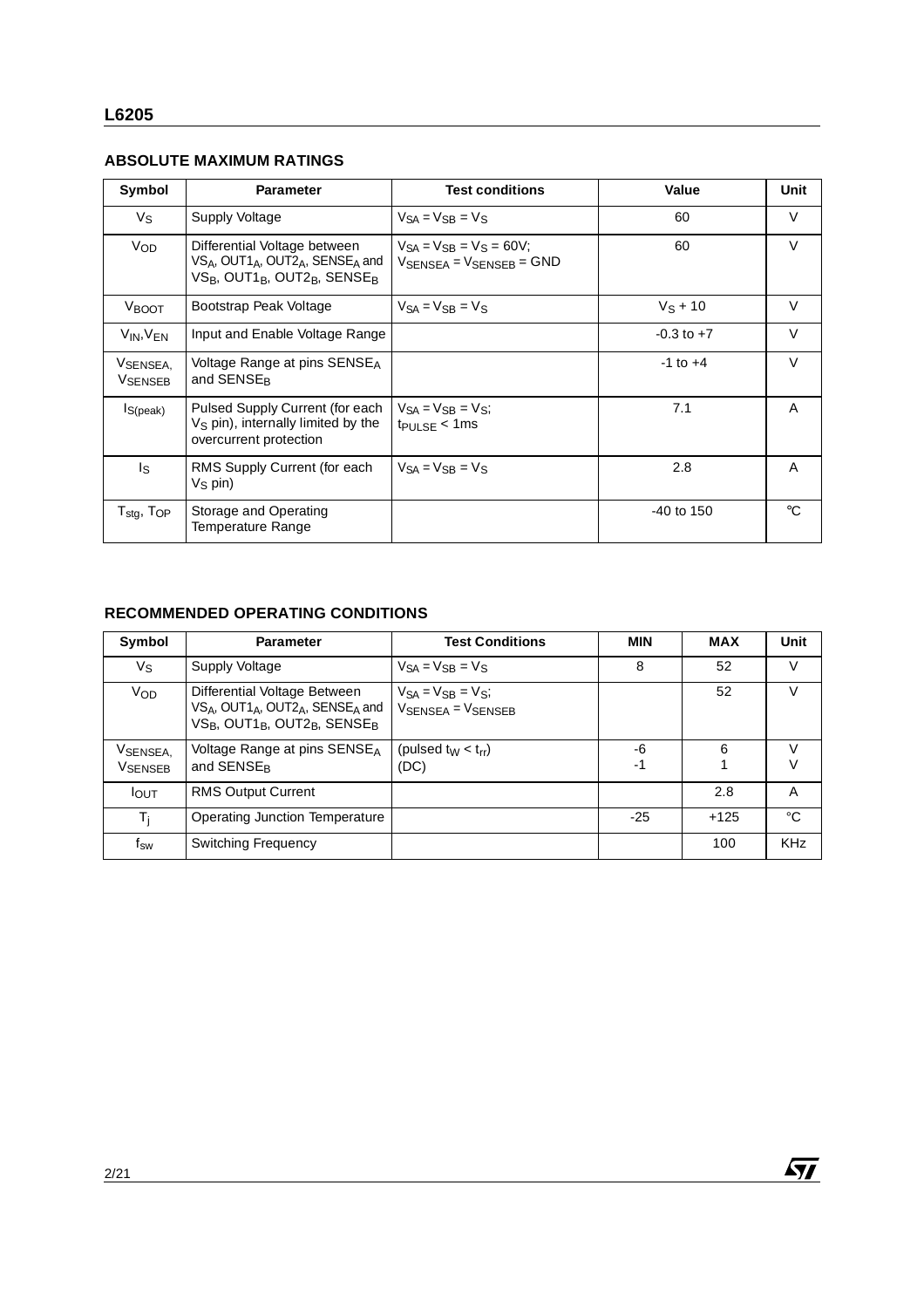## **THERMAL DATA**

| Symbol          | <b>Description</b>                                       | PowerDIP20 | <b>SO20</b> | PowerSO <sub>20</sub> | Unit               |
|-----------------|----------------------------------------------------------|------------|-------------|-----------------------|--------------------|
| $R_{th-j-pins}$ | Maximum Thermal Resistance Junction-Pins                 | 12         | 14          |                       | $\rm ^{\circ}$ C/W |
| $R_{th-i-case}$ | Maximum Thermal Resistance Junction-Case                 |            |             |                       | $\rm ^{\circ}$ C/W |
| $R_{th-j-amb1}$ | Maximum Thermal Resistance Junction-Ambient <sup>1</sup> | 40         | 51          |                       | $\rm ^{\circ}$ C/W |
| $R_{th-j-amb1}$ | Maximum Thermal Resistance Junction-Ambient <sup>2</sup> |            |             | 35                    | $\rm ^{\circ}$ C/W |
| $R_{th-j-amb1}$ | Maximum Thermal Resistance Junction-Ambient <sup>3</sup> |            |             | 15                    | $\rm ^{\circ}$ C/W |
| $R_{th-j-amb2}$ | Maximum Thermal Resistance Junction-Ambient <sup>4</sup> | 56         | 77          | 62                    | $\rm ^{\circ}$ C/W |

(1) Mounted on a multi-layer FR4 PCB with a dissipating copper surface on the bottom side of 6cm<sup>2</sup> (with a thickness of 35µm).<br>(2) Mounted on a multi-layer FR4 PCB with a dissipating copper surface on the top side of 6cm

(2) Mounted on a multi-layer FR4 PCB with a dissipating copper surface on the top side of 6cm<sup>2</sup> (with a thickness of 35µm).

(3) Mounted on a multi-layer FR4 PCB with a dissipating copper surface on the top side of 6cm<sup>2</sup> (with a thickness of 35µm), 16 via holes and a ground layer.

(4) Mounted on a multi-layer FR4 PCB without any heat sinking surface on the board.

#### **PIN CONNECTIONS (Top View)**



#### (5) The slug is internally connected to pins 1,10,11 and 20 (GND pins).

*ST*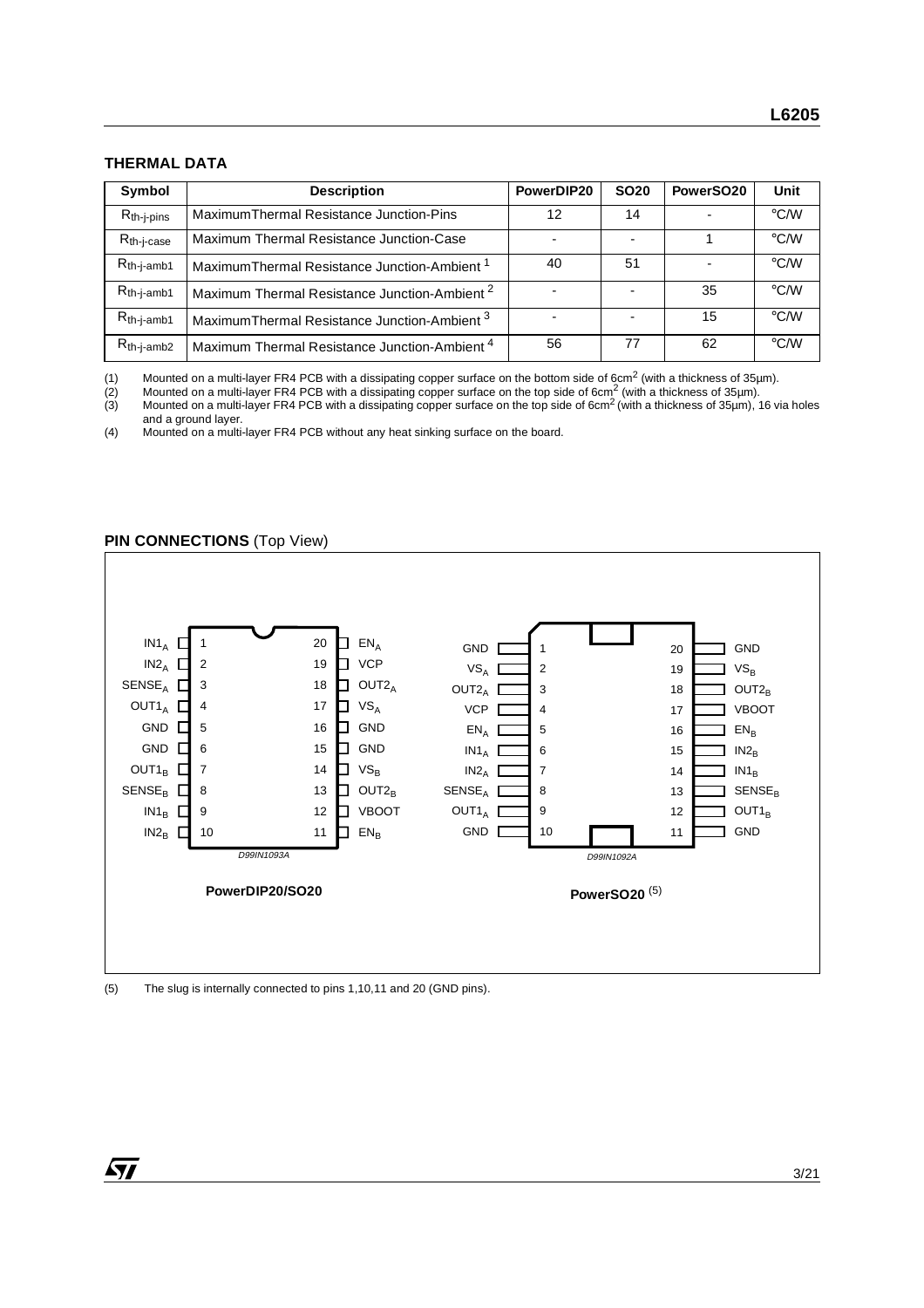### **L6205**

## **PIN DESCRIPTION**

|                                  | <b>PACKAGE</b>   |                          |                            |                                                                                                                                                                                                                                                                                                   |
|----------------------------------|------------------|--------------------------|----------------------------|---------------------------------------------------------------------------------------------------------------------------------------------------------------------------------------------------------------------------------------------------------------------------------------------------|
| SO <sub>20</sub> /<br>PowerDIP20 | PowerSO20        | Name                     | <b>Type</b>                | <b>Function</b>                                                                                                                                                                                                                                                                                   |
| PIN#                             | PIN#             |                          |                            |                                                                                                                                                                                                                                                                                                   |
| 1                                | 6                | IN1A                     | Logic Input                | Bridge A Logic Input 1.                                                                                                                                                                                                                                                                           |
| $\overline{2}$                   | $\overline{7}$   | IN2 <sub>A</sub>         | Logic Input                | Bridge A Logic Input 2.                                                                                                                                                                                                                                                                           |
| 3                                | 8                | <b>SENSEA</b>            | Power Supply               | Bridge A Source Pin. This pin must be connected to Power<br>Ground directly or through a sensing power resistor.                                                                                                                                                                                  |
| $\overline{4}$                   | 9                | OUT <sub>1</sub>         | Power Output               | Bridge A Output 1.                                                                                                                                                                                                                                                                                |
| 5, 6, 15, 16                     | 1, 10, 11,<br>20 | <b>GND</b>               | <b>GND</b>                 | Signal Ground terminals. In PowerDIP and SO packages,<br>these pins are also used for heat dissipation toward the<br>PCB.                                                                                                                                                                         |
| $\overline{7}$                   | 12               | OUT <sub>1B</sub>        | Power Output               | Bridge B Output 1.                                                                                                                                                                                                                                                                                |
| 8                                | 13               | <b>SENSE<sub>B</sub></b> | Power Supply               | Bridge B Source Pin. This pin must be connected to Power<br>Ground directly or through a sensing power resistor.                                                                                                                                                                                  |
| 9                                | 14               | IN1 <sub>B</sub>         | Logic Input                | Bridge B Logic Input 1.                                                                                                                                                                                                                                                                           |
| 10                               | 15               | IN2 <sub>B</sub>         | Logic Input                | Bridge B Logic Input 2.                                                                                                                                                                                                                                                                           |
| 11                               | 16               | $EN_B$                   | Logic Input (6)            | Bridge B Enable. LOW logic level switches OFF all Power<br>MOSFETs of Bridge B. This pin is also connected to the<br>collector of the Overcurrent and Thermal Protection<br>transistor to implement over current protection.<br>If not used, it has to be connected to +5V through a<br>resistor. |
| 12                               | 17               | <b>VBOOT</b>             | Supply<br>Voltage          | Bootstrap Voltage needed for driving the upper<br>PowerMOSFETs of both Bridge A and Bridge B.                                                                                                                                                                                                     |
| 13                               | 18               | OUT <sub>2B</sub>        | Power Output               | Bridge B Output 2.                                                                                                                                                                                                                                                                                |
| 14                               | 19               | $VS_B$                   | Power Supply               | Bridge B Power Supply Voltage. It must be connected to<br>the supply voltage together with pin VSA.                                                                                                                                                                                               |
| 17                               | $\overline{2}$   | <b>VSA</b>               | Power Supply               | Bridge A Power Supply Voltage. It must be connected to<br>the supply voltage together with pin VSB.                                                                                                                                                                                               |
| 18                               | 3                | OUT <sub>2</sub> A       | Power Output               | Bridge A Output 2.                                                                                                                                                                                                                                                                                |
| 19                               | 4                | <b>VCP</b>               | Output                     | Charge Pump Oscillator Output.                                                                                                                                                                                                                                                                    |
| 20                               | 5                | EN <sub>A</sub>          | Logic Input <sup>(6)</sup> | Bridge A Enable. LOW logic level switches OFF all Power<br>MOSFETs of Bridge A. This pin is also connected to the<br>collector of the Overcurrent and Thermal Protection<br>transistor to implement over current protection.<br>If not used, it has to be connected to +5V through a<br>resistor. |

(6) Also connected at the output drain of the Overcurrent and Thermal protection MOSFET. Therefore, it has to be driven putting in series a resistor with a value in the range of 2.2kΩ - 180KΩ, recommended 100kΩ

 $\sqrt{M}$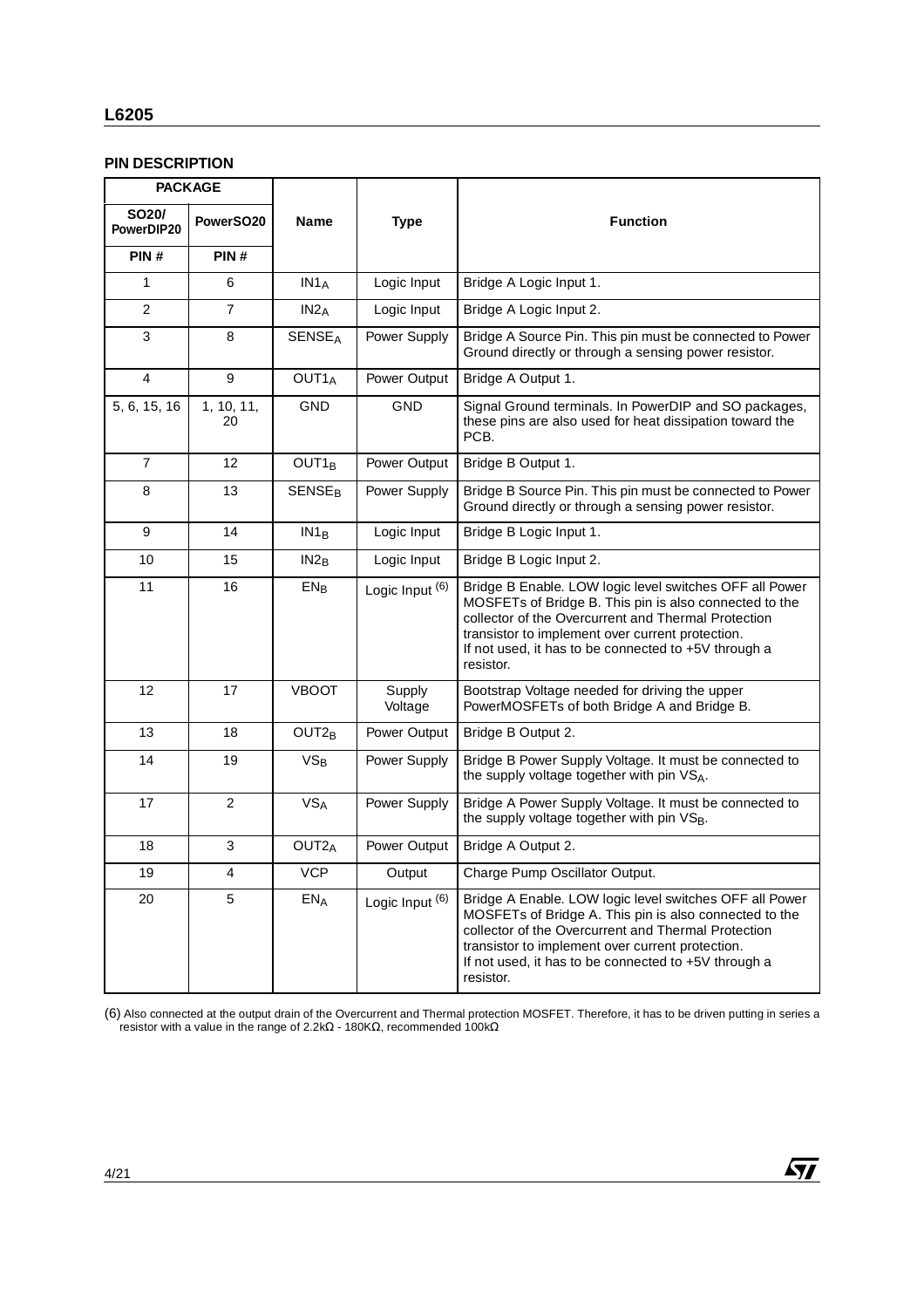## **ELECTRICAL CHARACTERISTICS**

 $(T_{amb} = 25 \text{ °C}, V_s = 48V,$  unless otherwise specified)

| Symbol                       | <b>Parameter</b>                    | <b>Test Conditions</b>                                       | Min | Typ | Max | Unit        |
|------------------------------|-------------------------------------|--------------------------------------------------------------|-----|-----|-----|-------------|
| $V\mathrm{Sth}(\mathrm{ON})$ | Turn-on Threshold                   |                                                              | 6.6 |     | 7.4 | V           |
| $V\text{Sth(OFF)}$           | Turn-off Threshold                  |                                                              | 5.6 | 6   | 6.4 | V           |
| Is.                          | Quiescent Supply Current            | All Bridges OFF;<br>T <sub>i</sub> = -25°C to 125°C $^{(7)}$ |     | 5   | 10  | mA          |
| T <sub>i(OFF)</sub>          | <b>Thermal Shutdown Temperature</b> |                                                              |     | 165 |     | $^{\circ}C$ |

## **Output DMOS Transistors**

| $R_{DS(ON)}$            | High-Side Switch ON Resistance $T_i = 25$ °C |                                |         | 0.34 | 0.4  | Ω  |
|-------------------------|----------------------------------------------|--------------------------------|---------|------|------|----|
|                         |                                              | $T_j = 125 °C^{(7)}$           |         | 0.53 | 0.59 | Ω  |
|                         | Low-Side Switch ON Resistance                | $T_i = 25 °C$                  |         | 0.28 | 0.34 | Ω  |
|                         |                                              | $1T_j = 125 °C$ <sup>(7)</sup> |         | 0.47 | 0.53 | Ω  |
| <b>I</b> <sub>DSS</sub> | Leakage Current                              | $EN = Low$ ; OUT = $V_S$       |         |      | 2    | mA |
|                         |                                              | $EN = Low$ ; $OUT = GND$       | $-0.15$ |      |      | mA |

## **Source Drain Diodes**

| V <sub>SD</sub> | Forward ON Voltage           | $H_{SD} = 2.8$ A, EN = LOW | 1.15 | 1.3 |    |
|-----------------|------------------------------|----------------------------|------|-----|----|
| trr             | <b>Reverse Recovery Time</b> | $F = 2.8A$                 | 300  |     | ns |
| tfr             | <b>Forward Recovery Time</b> |                            | 200  |     | ns |

## **Logic Input**

| VIL             | Low level logic input voltage  |                                | $-0.3$ |     | 0.8 | V      |
|-----------------|--------------------------------|--------------------------------|--------|-----|-----|--------|
| V <sub>IH</sub> | High level logic input voltage |                                | 2      |     | 7   | v      |
| Ιıμ             | Low Level Logic Input Current  | <b>GND Logic Input Voltage</b> | $-10$  |     |     | μA     |
| Iщ              | High Level Logic Input Current | 7V Logic Input Voltage         |        |     | 10  | μA     |
| $V_{th(ON)}$    | Turn-on Input Threshold        |                                |        | 1.8 | 2.0 | V      |
| $V_{th(OFF)}$   | Turn-off Input Threshold       |                                | 0.8    | 1.3 |     | V      |
| $V_{th(HYS)}$   | Input Threshold Hysteresis     |                                | 0.25   | 0.5 |     | $\vee$ |

#### **Switching Characteristics**

| $t_{D(on)EN}$     | Enable to out turn ON delay time (8)  | l I <sub>I OAD</sub> =2.8A, Resistive Load                       | 100 | 250 | 400 | ns |
|-------------------|---------------------------------------|------------------------------------------------------------------|-----|-----|-----|----|
| $t_{D(0n)IN}$     | Input to out turn ON delay time       | $I_{\text{LOAD}}$ = 2.8A, Resistive Load<br>(dead time included) |     | 1.6 |     | μs |
| <sup>t</sup> RISE | Output rise time <sup>(8)</sup>       | ILOAD = 2.8A, Resistive Load                                     | 40  |     | 250 | ns |
| $t_{D(off)EN}$    | Enable to out turn OFF delay time (8) | I LOAD = 2.8A, Resistive Load                                    | 300 | 550 | 800 | ns |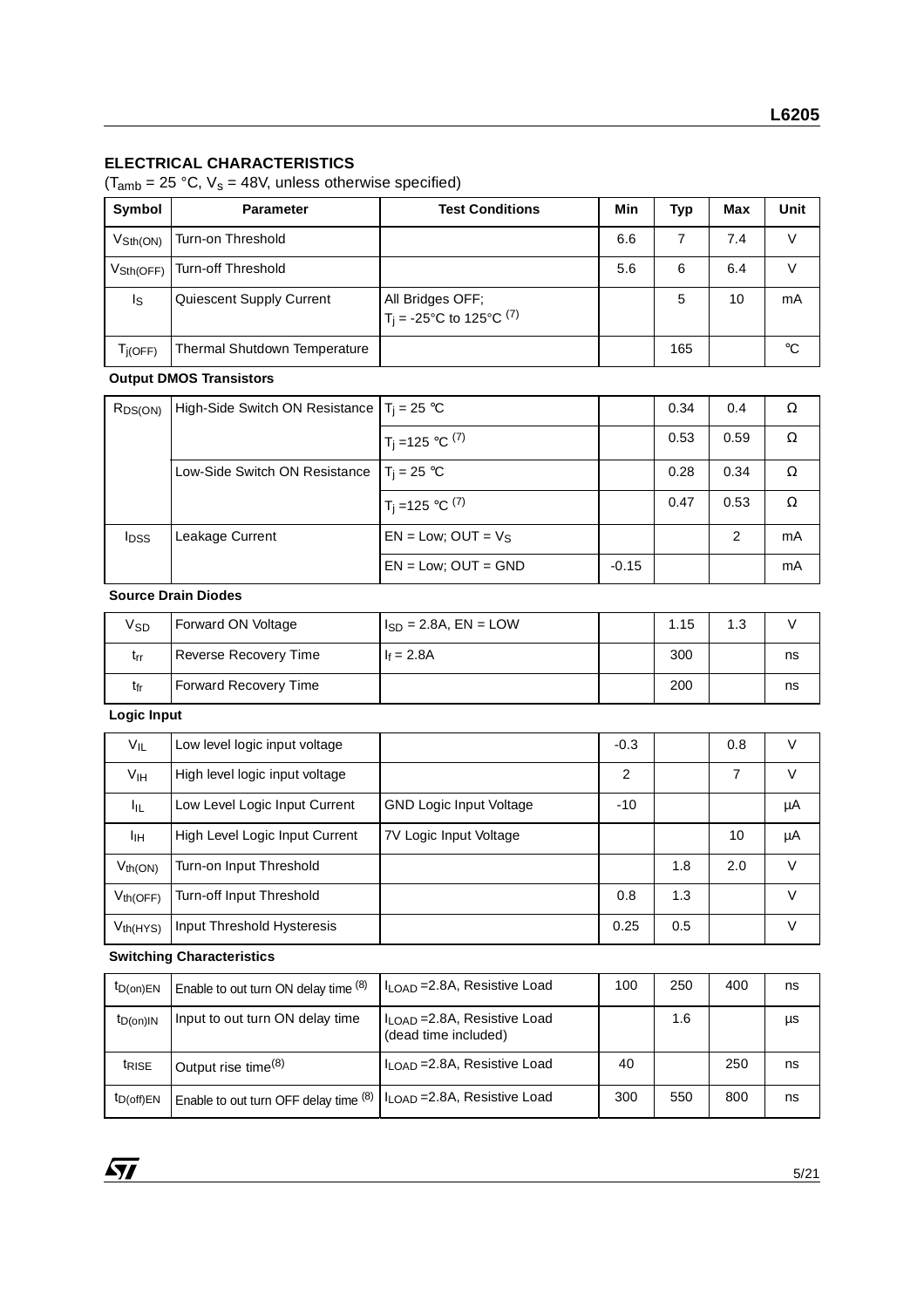## **ELECTRICAL CHARACTERISTICS** (continued)

 $(T<sub>amb</sub> = 25 °C, V<sub>s</sub> = 48V, unless otherwise specified)$ 

| Symbol         | <b>Parameter</b>                 | <b>Test Conditions</b>                   | Min | Typ | Max | Unit       |
|----------------|----------------------------------|------------------------------------------|-----|-----|-----|------------|
| $t_{D(off)IN}$ | Input to out turn OFF delay time | $I_{\text{LOAD}}$ = 2.8A, Resistive Load |     | 600 |     | ns         |
| <b>t</b> FALL  | Output Fall Time <sup>(8)</sup>  | $\ln$ OAD = 2.8A, Resistive Load         | 40  |     | 250 | ns         |
| $t_{dt}$       | Dead Time Protection             |                                          | 0.5 |     |     | μs         |
| fcP            | Charge pump frequency            | -25°C <t<sub>i &lt;125°C</t<sub>         |     | 0.6 |     | <b>MHz</b> |

#### **Over Current Protection**

| <b>ISOVER</b>         | <b>Input Supply Overcurrent</b><br><b>Protection Threshold</b> | $T_i = -25^{\circ}C$ to 125°C <sup>(7)</sup> | 4 | 5.6 | 7.1 | A  |
|-----------------------|----------------------------------------------------------------|----------------------------------------------|---|-----|-----|----|
| ROPDR                 | Open Drain ON Resistance                                       | $= 4mA$                                      |   | 40  | 60  |    |
| toc <sub>D</sub> (ON) | OCD Turn-on Delay Time (9)                                     | l = 4mA; C <sub>EN</sub> < 100pF             |   | 200 |     | ns |
| tocd(OFF)             | OCD Turn-off Delay Time (9)                                    |                                              |   | 100 |     | ns |

(7) Tested at 25°C in a restricted range and guaranteed by characterization.

(8) See Fig. 1.

(9) See Fig. 2.

## **Figure 1. Switching Characteristic Definition**



 $\sqrt{27}$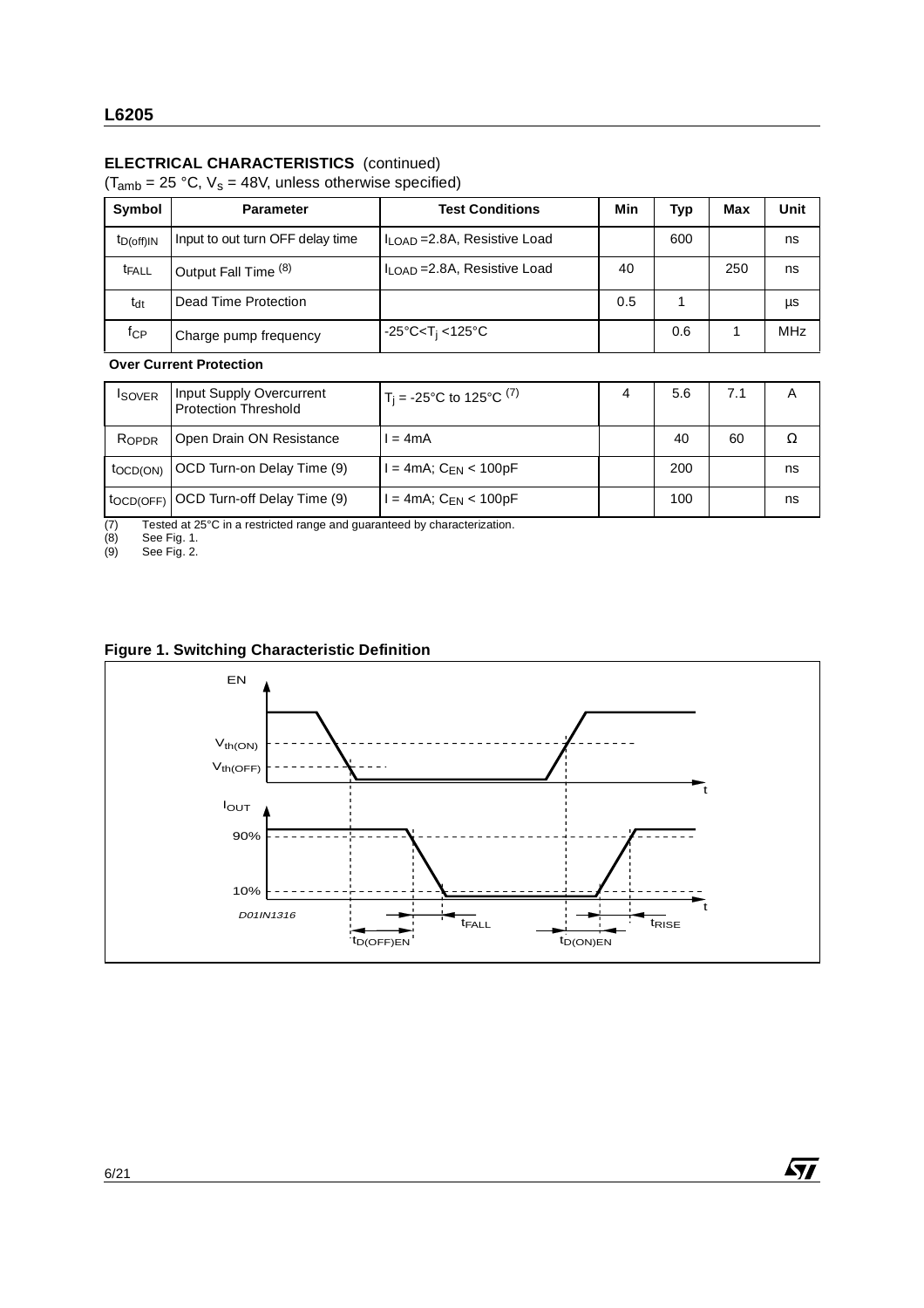**Figure 2. Overcurrent Detection Timing Definition**

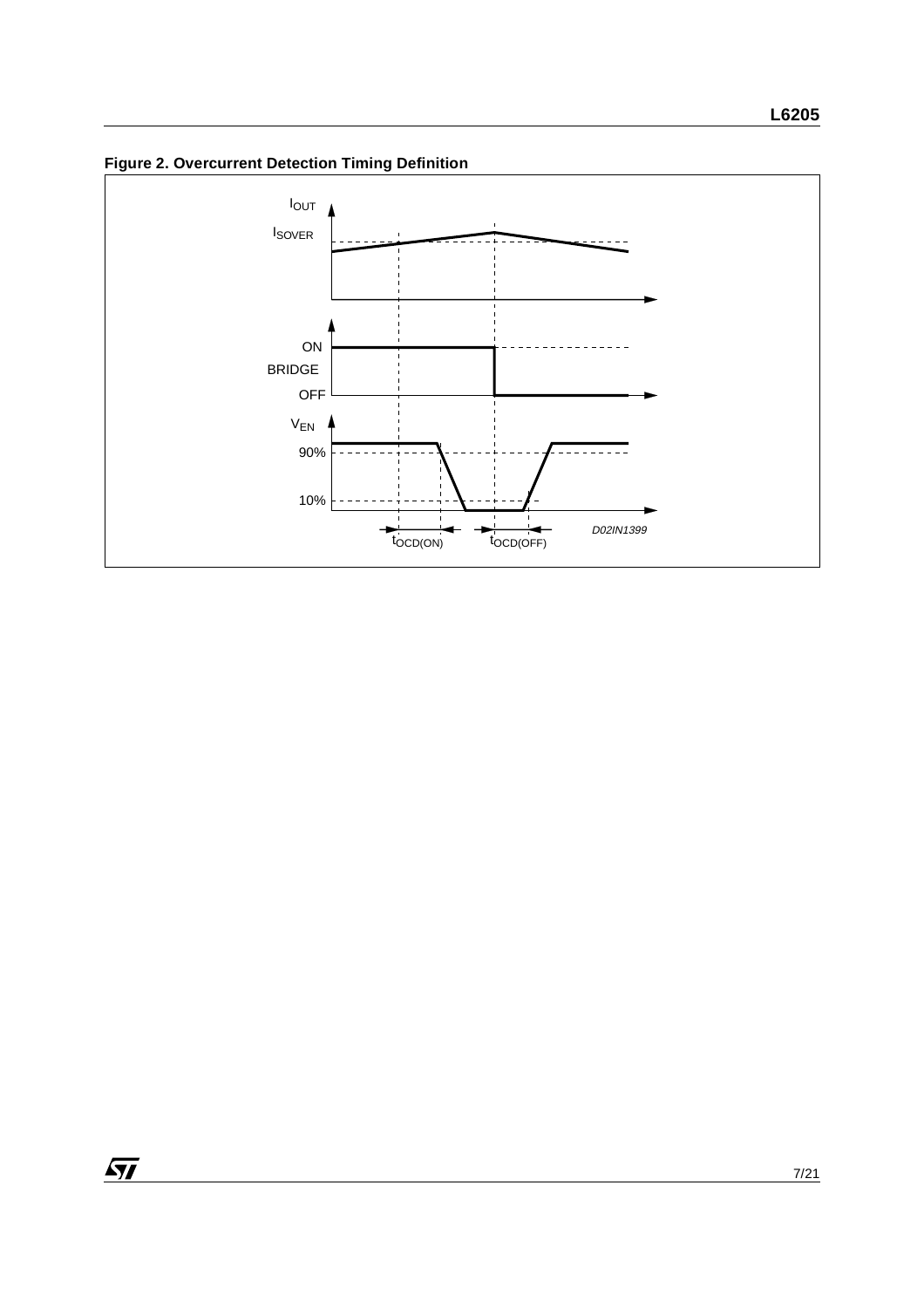## **CIRCUIT DESCRIPTION POWER STAGES and CHARGE PUMP**

The L6205 integrates two independent Power MOS Full Bridges. Each Power MOS has an Rdson=0.3ohm (typical value @ 25°C), with intrinsic fast freewheeling diode. Cross conduction protection is achieved using a dead time (td =  $1\mu s$  typical) between the switch off and switch on of two Power MOS in one leg of a bridge.

Using N Channel Power MOS for the upper transistors in the bridge requires a gate drive voltage above the power supply voltage. The Bootstrapped (Vboot) supply is obtained through an internal Oscillator and few external components to realize a charge pump circuit as shown in Figure 3. The oscillator output (VCP) is a square wave at 600kHz (typical) with 10V amplitude. Recommended values/part numbers for the charge pump circuit are shown in Table1.

**Table 1. Charge Pump External Components Values**

| $C_{\text{BOOT}}$ | 220 <sub>n</sub> F |
|-------------------|--------------------|
| $C_{P}$           | 10nF               |
| $R_{P}$           | 100 $\Omega$       |
| D <sub>1</sub>    | 1N4148             |
| D <sub>2</sub>    | 1N4148             |

#### **Figure 3. Charge Pump Circuit**



## **LOGIC INPUTS**

Pins  $IN1_A$ ,  $IN2_A$ ,  $IN1_B$  and  $IN2_B$  are TTL/CMOS and µC compatible logic inputs. The internal structure is shown in Fig. 4. Typical value for turn-on and turn-off thresholds are respectively Vthon=1.8V and Vthoff=1.3V.

Pins ENA and ENB have identical input structure with the exception that the drains of the Overcurrent and thermal protection MOSFETs (one for the Bridge A and one for the Bridge B) are also connected to these pins. Due to these connections some care needs to be taken in driving these pins. The  $EN_A$  and  $EN_B$  inputs may be driven in one of two configurations as shown in figures 5 or 6. If driven by an open drain (collector) structure, a pull-up resistor  $R_{EN}$  and a capacitor  $C_{FN}$  are connected as shown in Fig. 5. If the driver is a standard Push-Pull structure the resistor  $R_{FN}$  and the capacitor  $C_{FN}$  are connected as shown in Fig. 6. The resistor  $R_{EN}$  should be chosen in the range from 2.2kΩ to 180KΩ. Recommended values for R<sub>EN</sub> and C<sub>EN</sub> are respectively 100K $\Omega$  and 5.6nF. More information on selecting the values is found in the Overcurrent Protection section.

#### **Figure 4. Logic Inputs Internal Structure**











#### **TRUTH TABLE**

| <b>INPUTS</b> |                                    |   | <b>OUTPUTS</b>   |                  |  |
|---------------|------------------------------------|---|------------------|------------------|--|
| EN            | IN <sub>2</sub><br>IN <sub>1</sub> |   | OUT <sub>1</sub> | OUT <sub>2</sub> |  |
|               | Χ                                  | Χ | High Z           | High Z           |  |
| Н             |                                    |   | <b>GND</b>       | <b>GND</b>       |  |
|               | H                                  |   | Vs               | <b>GND</b>       |  |
|               |                                    | Н | <b>GND</b>       | Vs               |  |
|               | Н                                  |   | Vs               | Vs               |  |

57

 $X = Don't care$ 

 $High Z = High Impedance Output$ 

8/21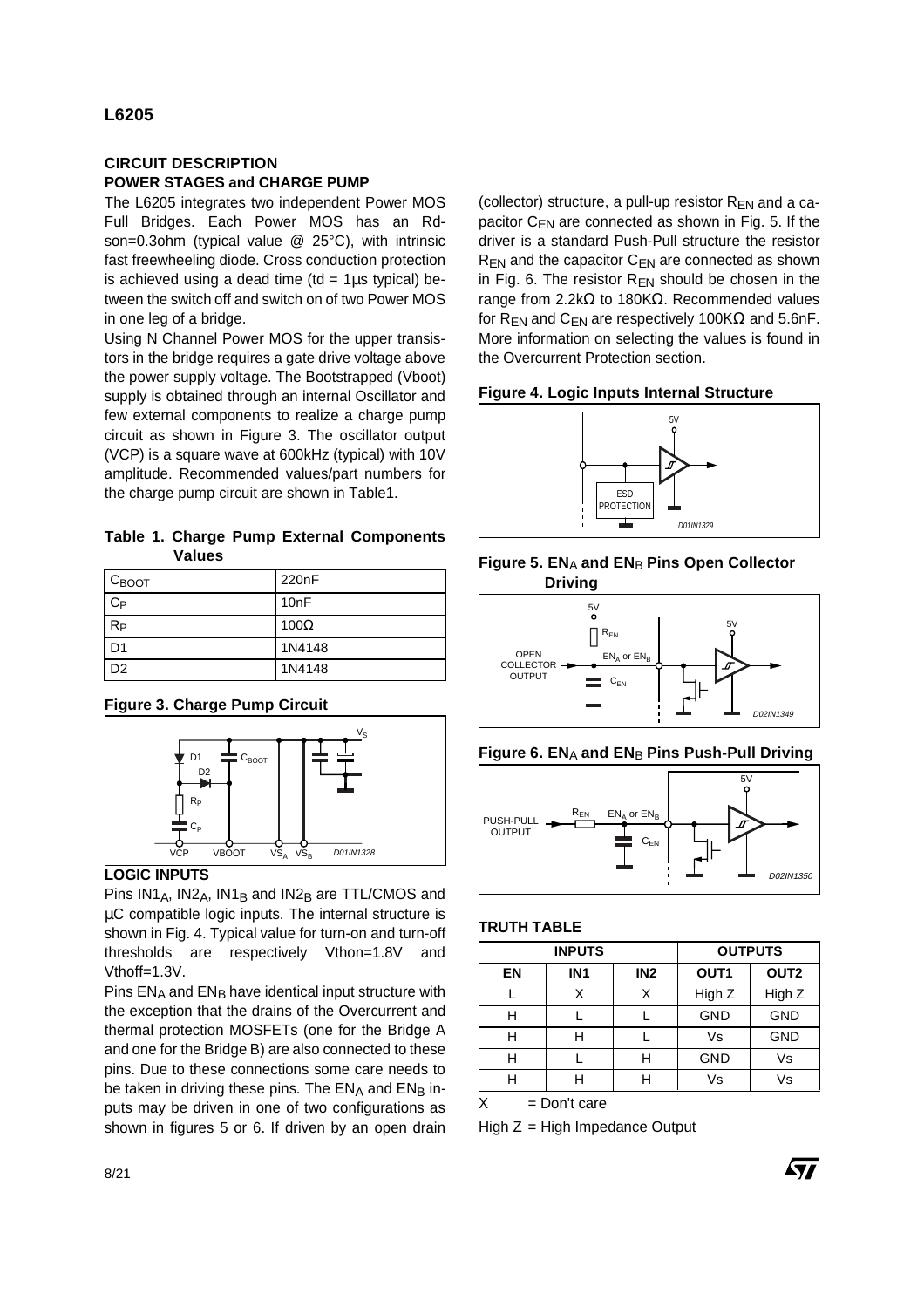## **NON-DISSIPATIVE OVERCURRENT PROTECTION**

The L6205 integrates an Overcurrent Detection Circuit (OCD). This circuit provides protection against a short circuit to ground or between two phases of the bridge. With this internal over current detection, the external current sense resistor normally used and its associated power dissipation are eliminated. Figure 7 shows a simplified schematic of the overcurrent detection circuit.

To implement the over current detection, a sensing element that delivers a small but precise fraction of the output current is implemented with each high side power MOS. Since this current is a small fraction of the output current there is very little additional power dissipation. This current is compared with an internal reference current IREF. When the output current in one bridge reaches the detection threshold (typically 5.6A) the relative OCD comparator signals a fault condition. When a fault condition is detected, the EN pin is pulled below the turn off threshold (1.3V typical) by an internal open drain MOS with a pull down capability of 4mA. By using an external R-C on the EN pin, the off time before recovering normal operation can be easily programmed by means of the accurate thresholds of the logic inputs.



#### **Figure 7. Overcurrent Protection Simplified Schematic**

Figure 8 shows the Overcurrent Detection operation. The Disable Time t<sub>DISABLE</sub> before recovering normal operation can be easily programmed by means of the accurate thresholds of the logic inputs. It is affected whether by  $C_{EN}$  and  $R_{EN}$  values and its magnitude is reported in Figure 9. The Delay Time t<sub>DELAY</sub> before turning off the bridge when an overcurrent has been detected depends only by C<sub>EN</sub> value. Its magnitude is reported in Figure 10.

 $C_{EN}$  is also used for providing immunity to pin EN against fast transient noises. Therefore the value of  $C_{EN}$ should be chosen as big as possible according to the maximum tolerable Delay Time and the  $R_{EN}$  value should be chosen according to the desired Disable Time.

The resistor R<sub>EN</sub> should be chosen in the range from 2.2KΩ to 180KΩ. Recommended values for R<sub>EN</sub> and C<sub>EN</sub> are respectively 100KΩ and 5.6nF that allow obtaining 200 $\mu$ s Disable Time.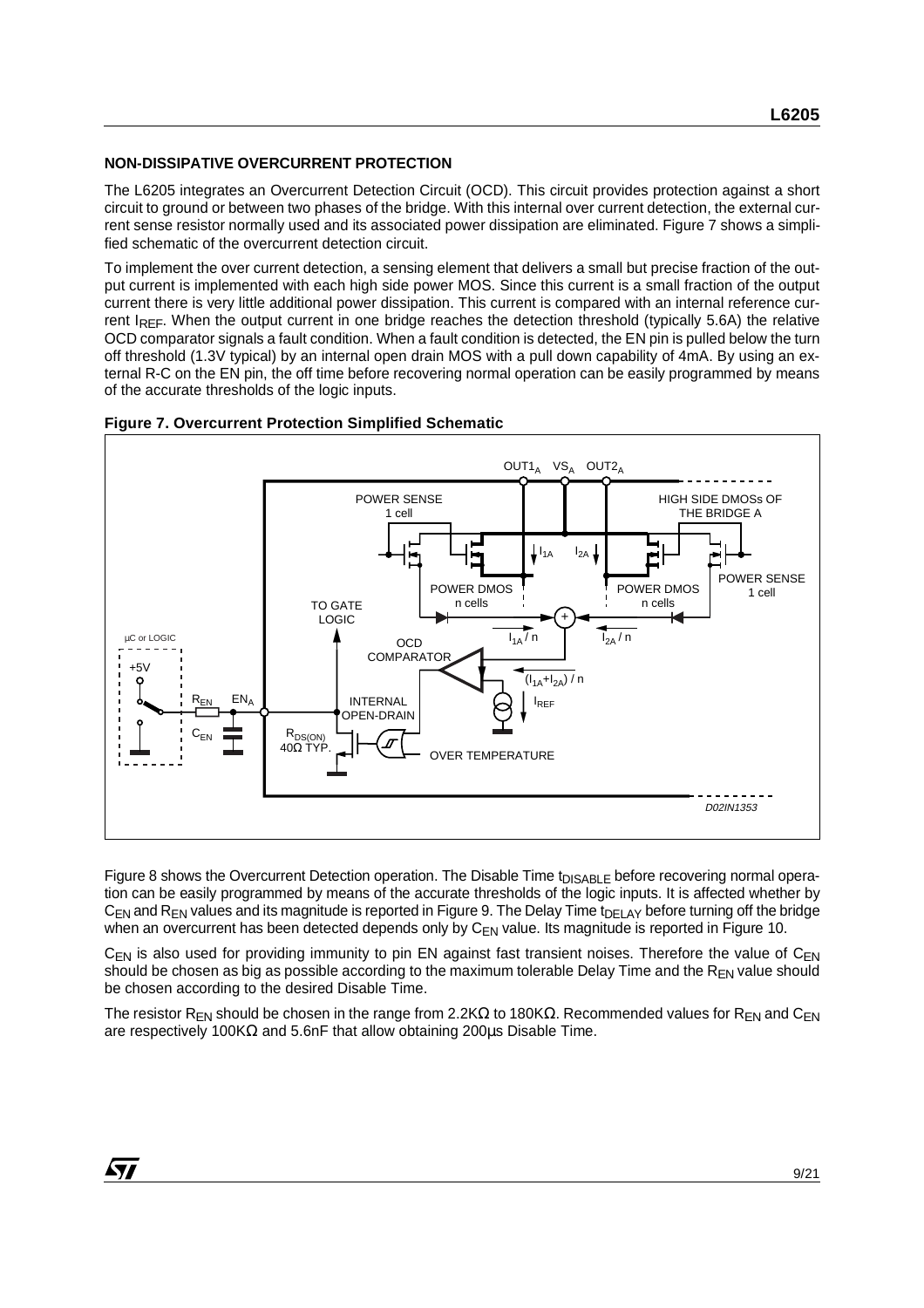



 $\sqrt{M}$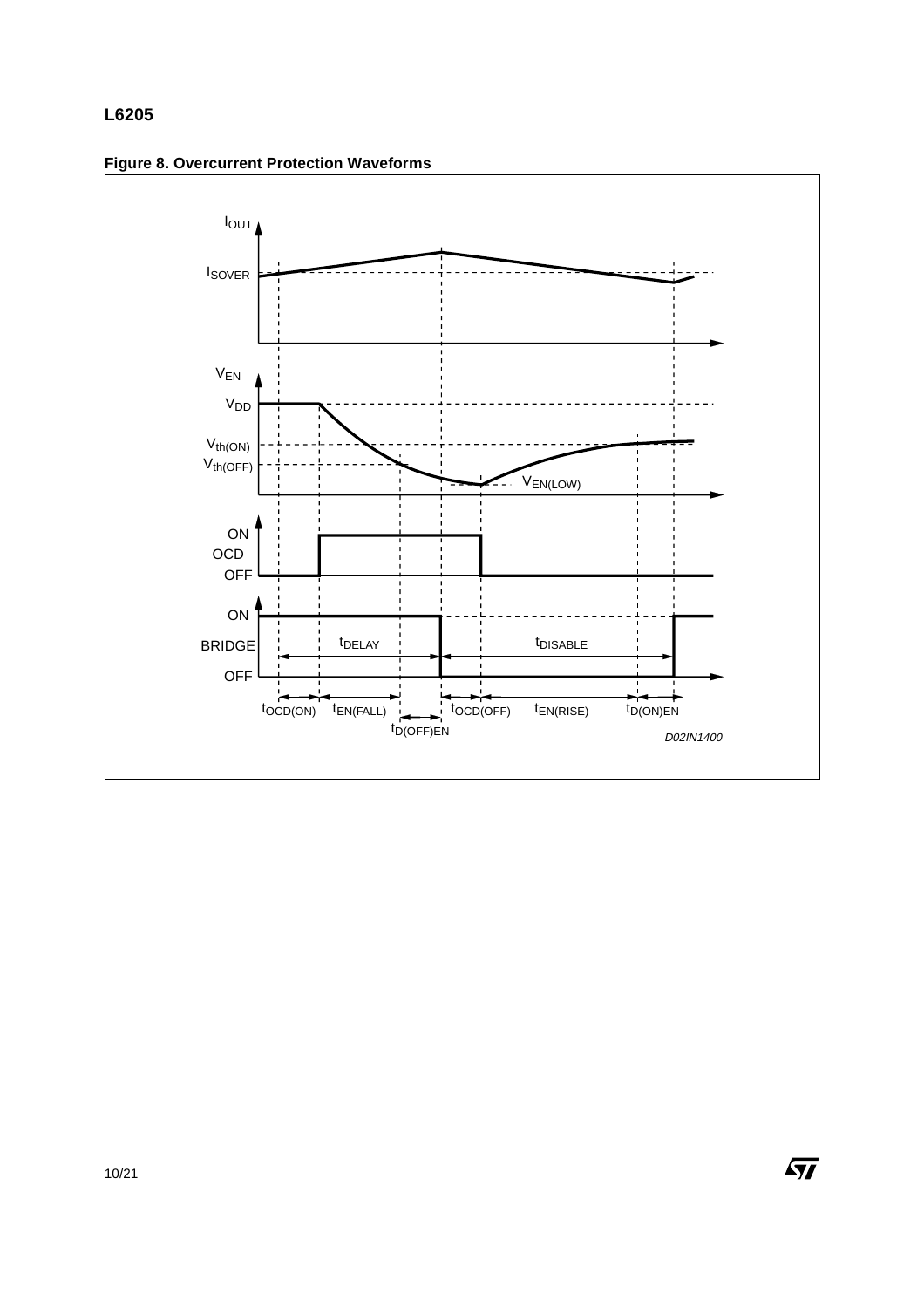

Figure 9. t<sub>DISABLE</sub> versus  $C_{EN}$  and  $R_{EN}$  (V<sub>DD</sub> = 5V).

Figure 10. t<sub>DELAY</sub> versus C<sub>EN</sub> (V<sub>DD</sub> = 5V).



## **THERMAL PROTECTION**

In addition to the Ovecurrent Protection, the L6205 integrates a Thermal Protection for preventing the device destruction in case of junction over temperature. It works sensing the die temperature by means of a sensible element integrated in the die. The device switch-off when the junction temperature reaches 165°C (typ. value) with 15°C hysteresis (typ. value).

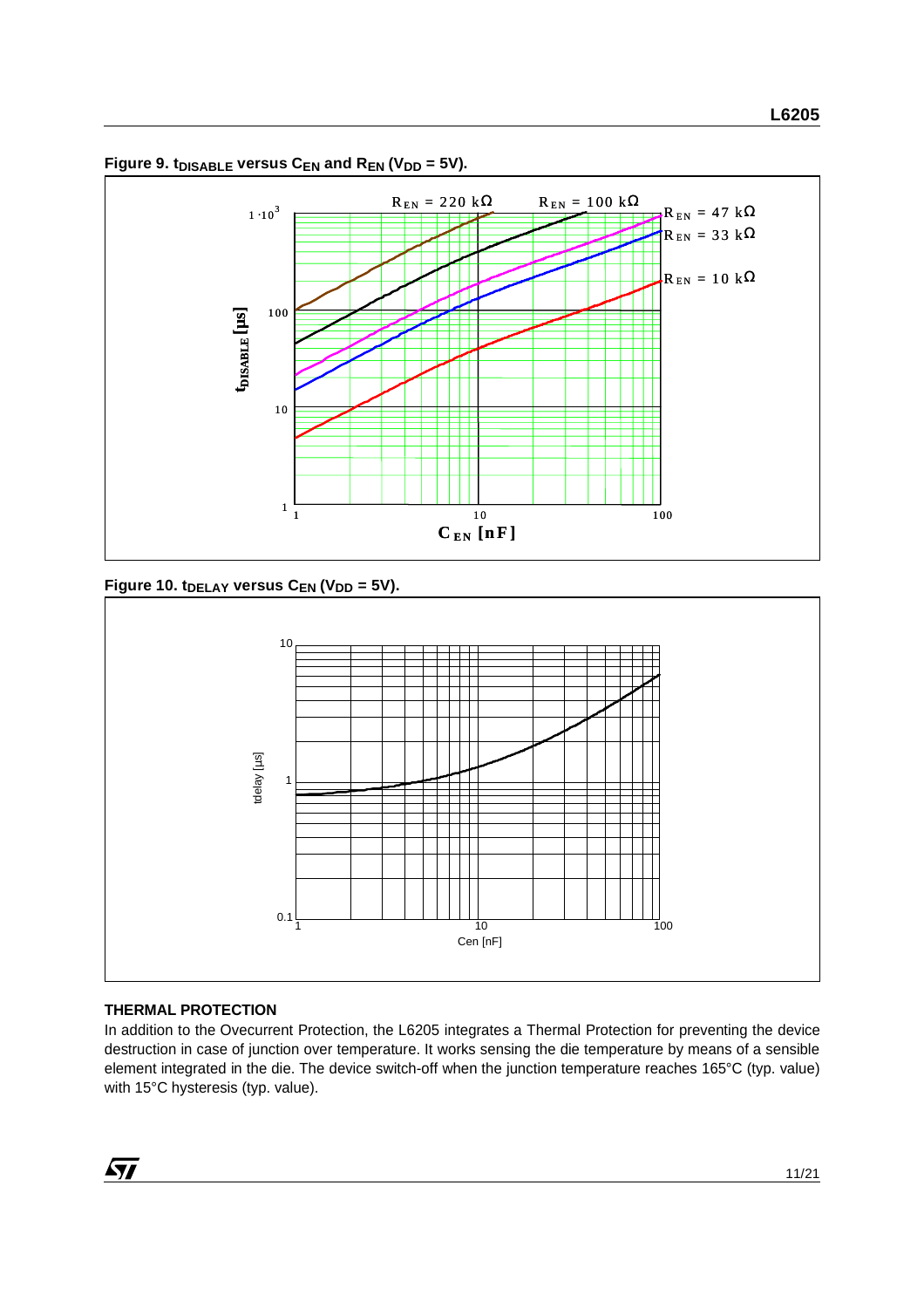## **APPLICATION INFORMATION**

A typical application using L6205 is shown in Fig. 11. Typical component values for the application are shown in Table 2. A high quality ceramic capacitor in the range of 100 to 200 nF should be placed between the power pins (VS<sub>A</sub> and VS<sub>B</sub>) and ground near the L6205 to improve the high frequency filtering on the power supply and reduce high frequency transients generated by the switching. The capacitors connected from the ENA and ENB inputs to ground set the shut down time for the Brgidge A and Bridge B respectively when an over current is detected (see Overcurrent Protection). The two current sources (SENSE<sub>A</sub> and SENSE<sub>B</sub>) should be connected to Power Ground with a trace length as short as possible in the layout. To increase noise immunity, unused logic pins (except EN<sub>A</sub> and EN<sub>B</sub>) are best connected to 5V (High Logic Level) or GND (Low Logic Level) (see pin description). It is recommended to keep Power Ground and Signal Ground separated on PCB.

| Table 2. Component Values for Typical Application |  |
|---------------------------------------------------|--|
|---------------------------------------------------|--|

| C <sub>1</sub>    | 100uF              | $D_1$            | 1N4148       |
|-------------------|--------------------|------------------|--------------|
| C <sub>2</sub>    | 100 <sub>n</sub> F | $D_2$            | 1N4148       |
| $C_{\text{BOOT}}$ | 220 <sub>n</sub> F | R <sub>ENA</sub> | $100k\Omega$ |
| $C_{P}$           | 10 <sub>nF</sub>   | R <sub>ENB</sub> | $100k\Omega$ |
| CENA              | 5.6nF              | $R_{P}$          | $100\Omega$  |
| $C_{ENB}$         | 5.6nF              |                  |              |

| D <sub>1</sub>   | 1N4148       |
|------------------|--------------|
| $D_2$            | 1N4148       |
| R <sub>ENA</sub> | $100k\Omega$ |
| R <sub>ENB</sub> | $100k\Omega$ |
| $R_{P}$          | $100\Omega$  |

57

# **Figure 11. Typical Application**

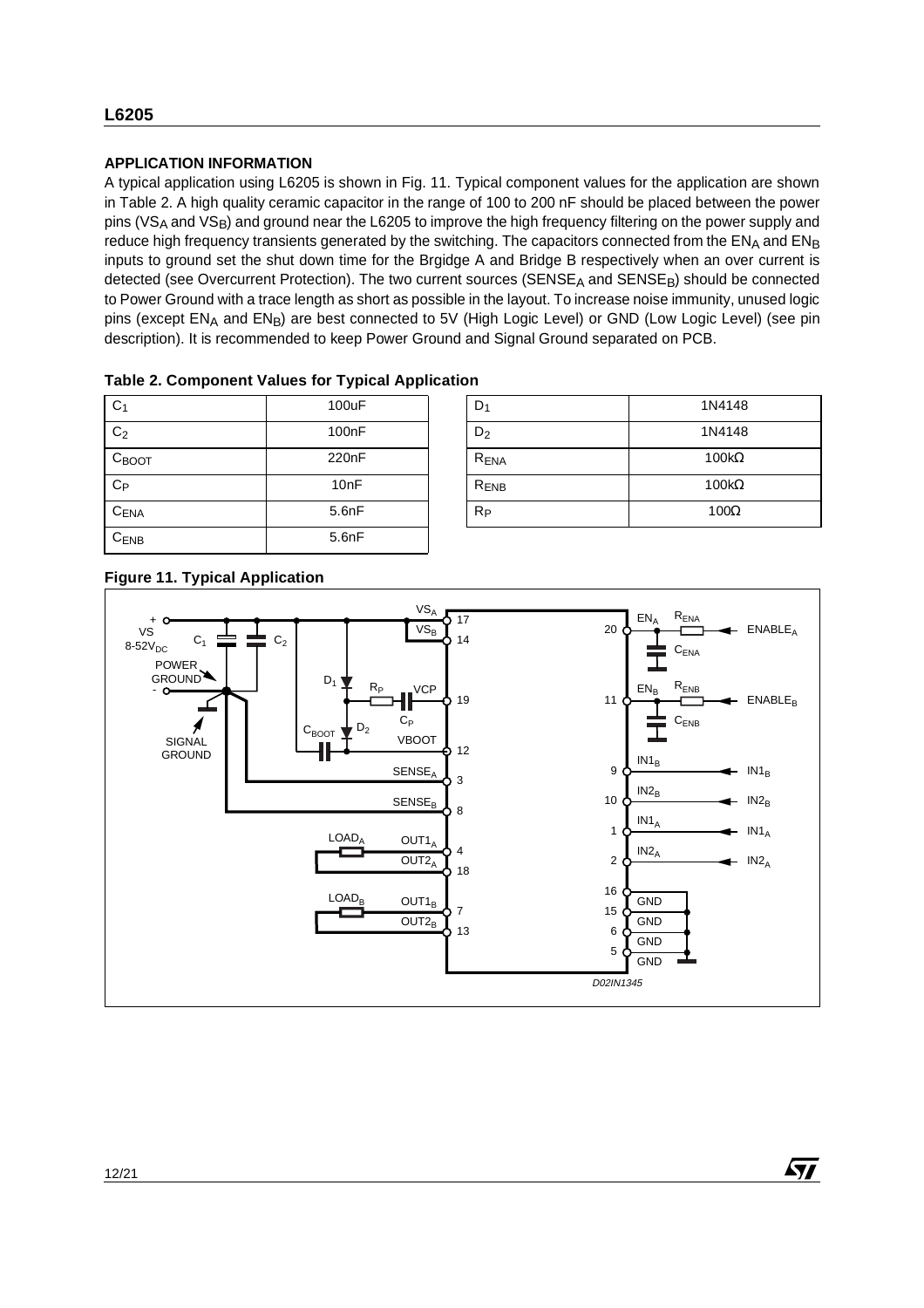## **PARALLELED OPERATION**

The outputs of the L6205 can be paralleled to increase the output current capability or reduce the power dissipation in the device at a given current level. It must be noted, however, that the internal wire bond connections from the die to the power or sense pins of the package must carry current in both of the associated half bridges. When the two halves of one full bridge (for example  $OUT1_A$  and  $OUT2_A)$  are connected in parallel, the peak current rating is not increased since the total current must still flow through one bond wire on the power supply or sense pin. In addition, the over current detection senses the sum of the current in the upper devices of each bridge (A or B) so connecting the two halves of one bridge in parallel does not increase the over current detection threshold.

For most applications the recommended configuration is Half Bridge 1 of Bridge A paralleled with the Half Bridge 1 of the Bridge B, and the same for the Half Bridges 2 as shown in Figure 12. The current in the two devices connected in parallel will share very well since the R<sub>DS(ON)</sub> of the devices on the same die is well matched.

In this configuration the resulting Bridge has the following characteristics.

- Equivalent Device: FULL BRIDGE
- R<sub>DS(ON)</sub> 0.15Ω Typ. Value @ T<sub>J</sub> = 25°C
- 5.6A max RMS Load Current
- 11.2A OCD Threshold





To operate the device in parallel and maintain a lower over current threshold, Half Bridge 1 and the Half Bridge 2 of the Bridge A can be connected in parallel and the same done for the Bridge B as shown in Figure 13. In this configuration, the peak current for each half bridge is still limited by the bond wires for the supply and sense pins so the dissipation in the device will be reduced, but the peak current rating is not increased. This configuration, the resulting bridge has the following characteristics.

- Equivalent Device: FULL BRIDGE
- $-R_{DS(ON)}$  0.15Ω Typ. Value @ T<sub>J</sub> = 25°C
- 2.8A max RMS Load Current
- 5.6A OCD Threshold

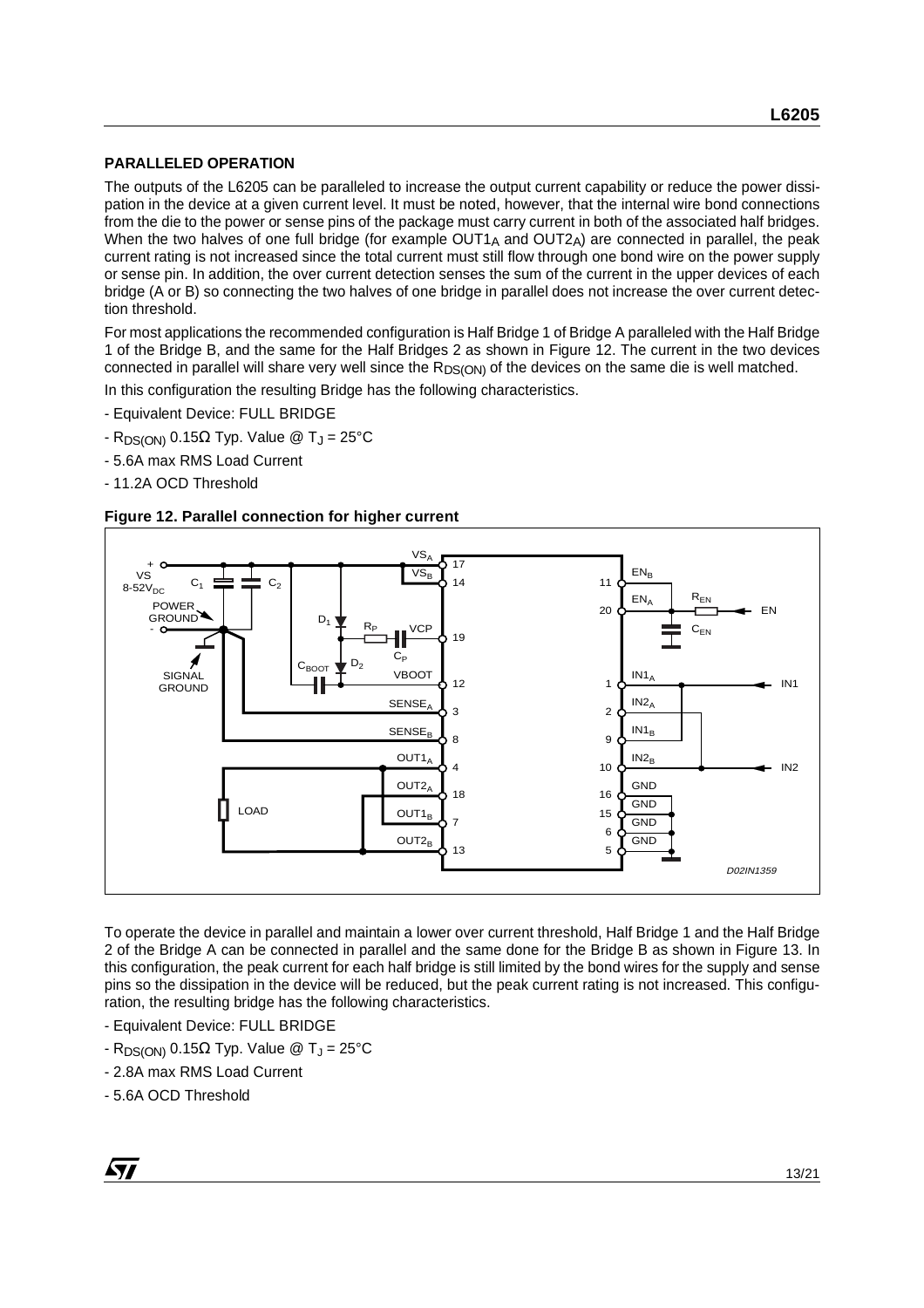

**Figure 13. Parallel connection with lower Overcurrent Threshold**

It is also possible to parallel the four Half Bridges to obtain a simple Half Bridge as shown in Fig. 14 The resulting half bridge has the following characteristics.

- Equivalent Device: HALF BRIDGE
- R<sub>DS(ON)</sub> 0.075Ω Typ. Value @ T<sub>J</sub> = 25°C
- 5.6A max RMS Load Current
- 11.2A OCD Threshold

**Figure 14. Paralleling the four Half Bridges**



 $\sqrt{2}$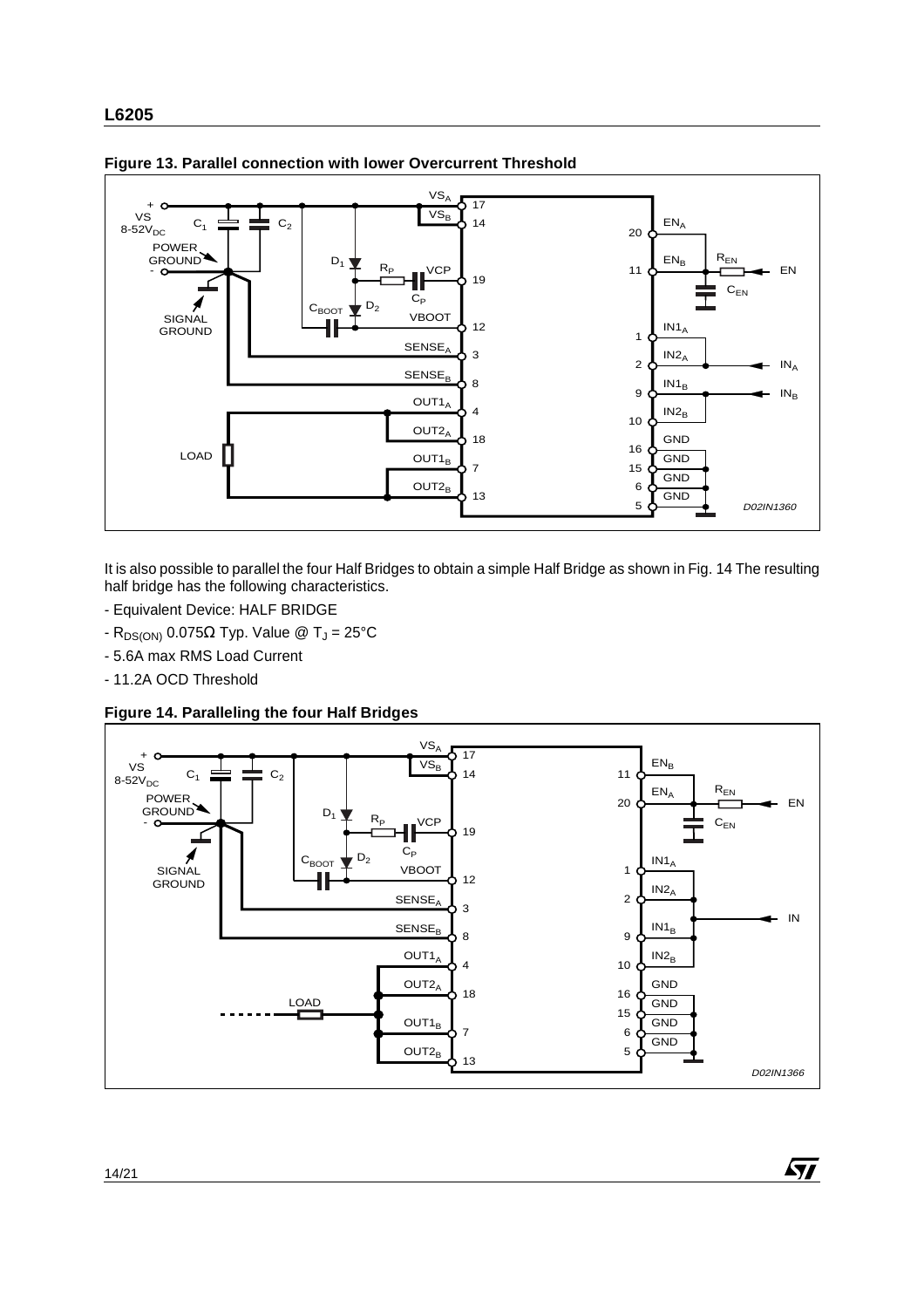### **OUTPUT CURRENT CAPABILITY AND IC POWER DISSIPATION**

In Fig. 15 and Fig. 16 are shown the approximate relation between the output current and the IC power dissipation using PWM current control driving two loads, for two different driving types:

– One Full Bridge ON at a time (Fig. 15) in which only one load at a time is energized.

– Two Full Bridges ON at the same time (Fig. 16) in which two loads at the same time are energized. For a given output current and driving type the power dissipated by the IC can be easily evaluated, in order to establish which package should be used and how large must be the on-board copper dissipating area to guarantee a safe operating junction temperature (125°C maximum).





#### **Figure 16. IC Power Dissipation versus Output Current with Two Full Bridges ON at the same time.**



#### **THERMAL MANAGEMENT**

In most applications the power dissipation in the IC is the main factor that sets the maximum current that can be deliver by the device in a safe operating condition. Therefore, it has to be taken into account very carefully. Besides the available space on the PCB, the right package should be chosen considering the power dissipation. Heat sinking can be achieved using copper on the PCB with proper area and thickness. Figures 18, 19 and 20 show the Junction-to-Ambient Thermal Resistance values for the PowerSO20, PowerDIP20 and SO20 packages.

For instance, using a PowerSO package with copper slug soldered on a 1.5 mm copper thickness FR4 board with 6cm<sup>2</sup> dissipating footprint (copper thickness of 35µm), the R<sub>th i-amb</sub> is about 35°C/W. Fig. 17 shows mounting methods for this package. Using a multi-layer board with vias to a ground plane, thermal impedance can be reduced down to 15°C/W.

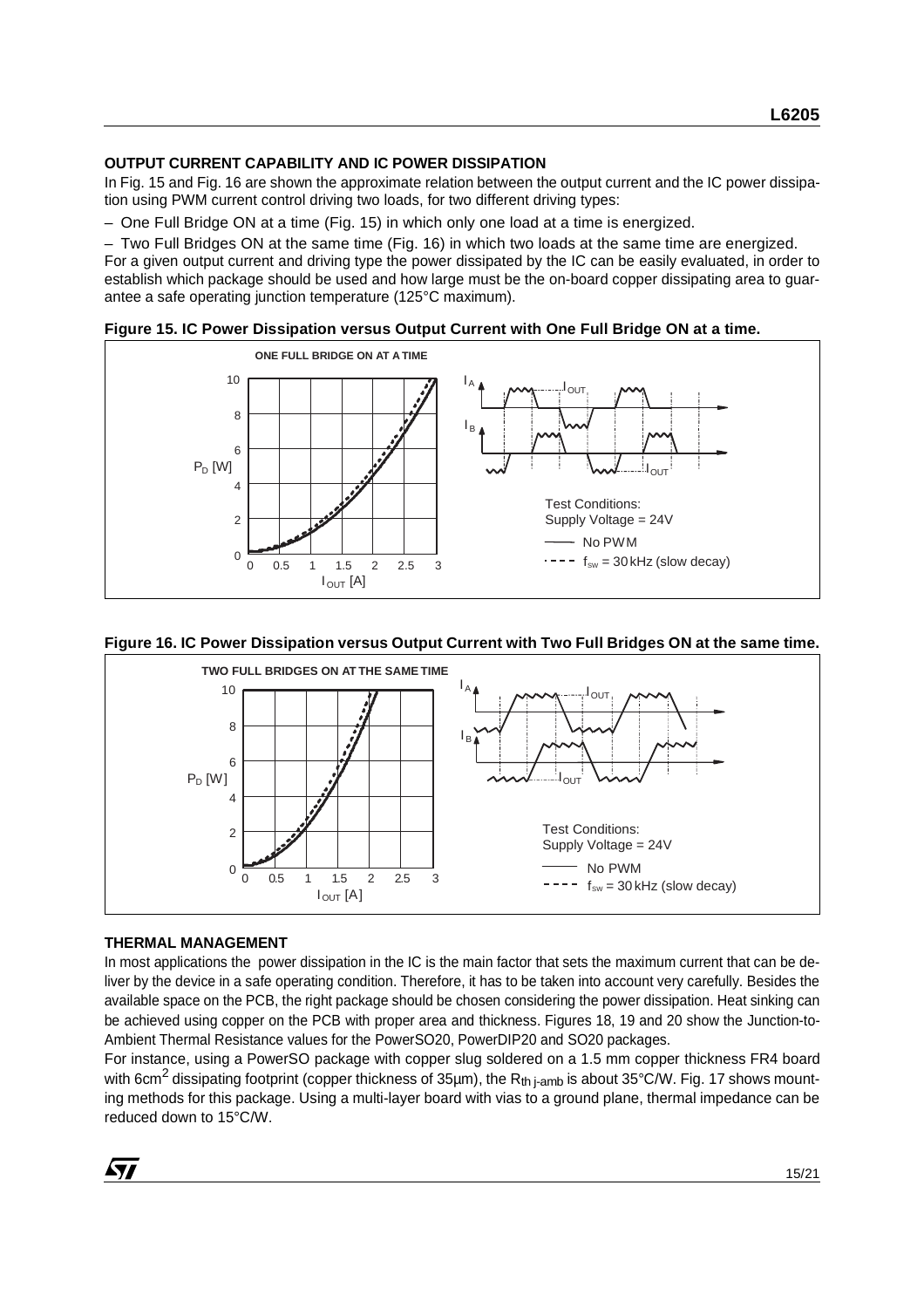#### **Figure 17. Mounting the PowerSO package.**















 $\sqrt{2}$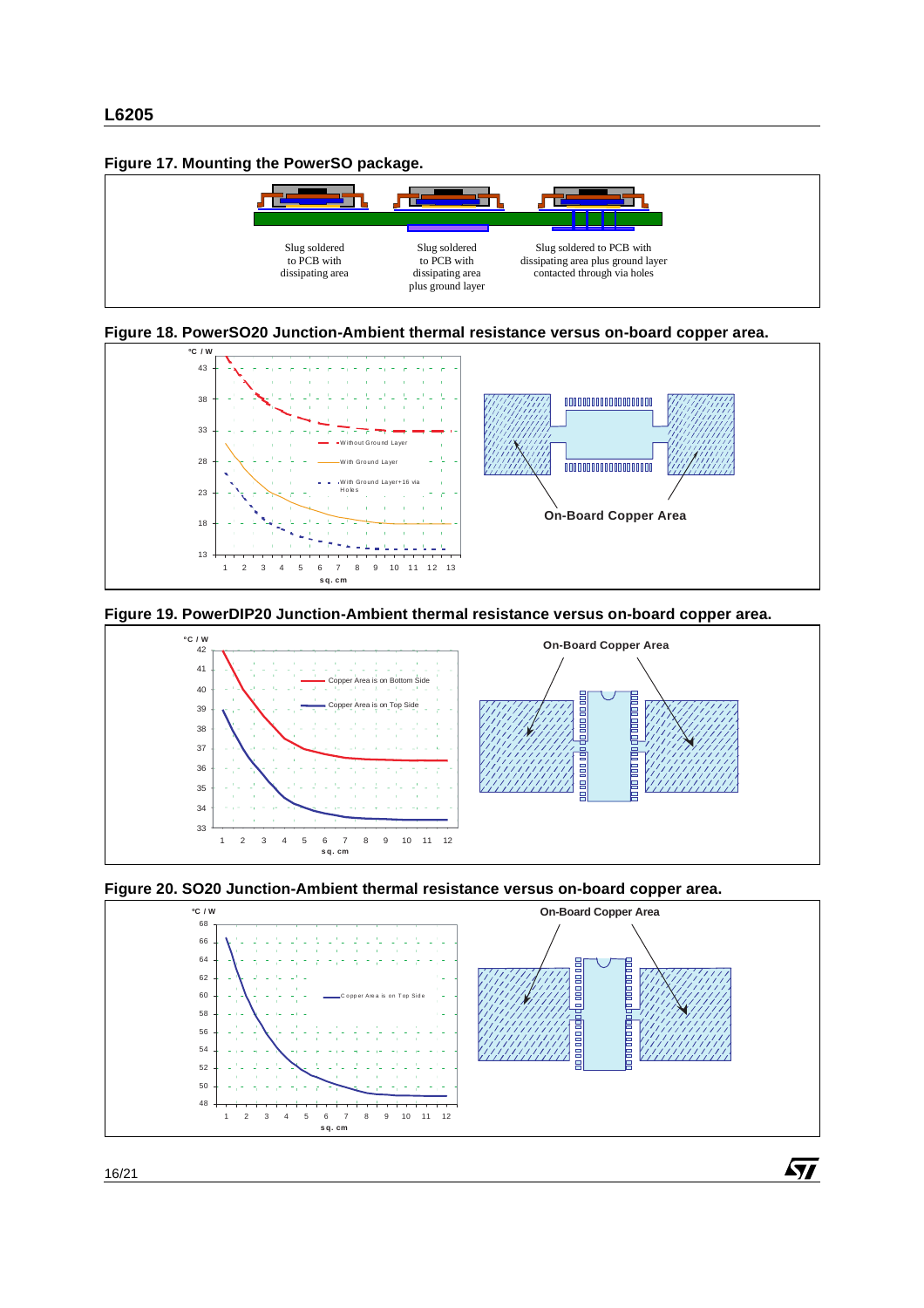4.6 4.8 5.0 5.2 5.4 5.6 0 10 20 30 40 50 60 Iq [mA]  $V_S$  [V]  $f_{sw} = 1$ kHz  $T_i = 25^{\circ}$ C  $.85^{\circ}$ C \_<br>= 125°C















**Figure 25. Normalized RDS(ON) vs. Junction Temperature (typical value)**





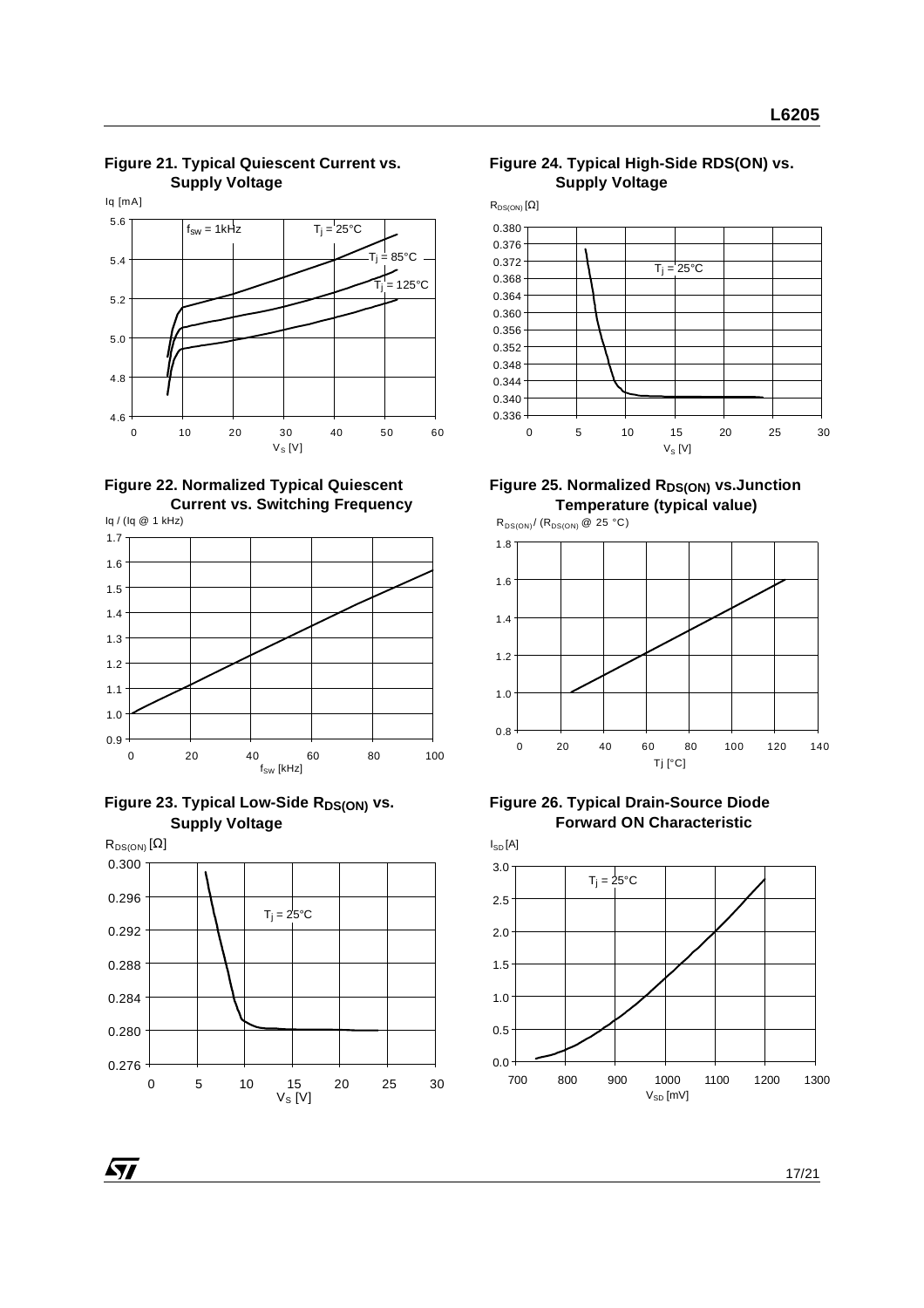| DIM.           | mm           |       | inch |       |       |       |
|----------------|--------------|-------|------|-------|-------|-------|
|                | MIN.         | TYP.  | MAX. | MIN.  | TYP.  | MAX.  |
| A              |              |       | 3.6  |       |       | 0.142 |
| a <sub>1</sub> | 0.1          |       | 0.3  | 0.004 |       | 0.012 |
| a2             |              |       | 3.3  |       |       | 0.130 |
| a3             | 0            |       | 0.1  | 0.000 |       | 0.004 |
| b              | 0.4          |       | 0.53 | 0.016 |       | 0.021 |
| $\mathbf{C}$   | 0.23         |       | 0.32 | 0.009 |       | 0.013 |
| D(1)           | 15.8         |       | 16   | 0.622 |       | 0.630 |
| D <sub>1</sub> | 9.4          |       | 9.8  | 0.370 |       | 0.386 |
| E              | 13.9         |       | 14.5 | 0.547 |       | 0.570 |
| e              |              | 1.27  |      |       | 0.050 |       |
| e3             |              | 11.43 |      |       | 0.450 |       |
| E1(1)          | 10.9         |       | 11.1 | 0.429 |       | 0.437 |
| E <sub>2</sub> |              |       | 2.9  |       |       | 0.114 |
| E <sub>3</sub> | 5.8          |       | 6.2  | 0.228 |       | 0.244 |
| G              | $\Omega$     |       | 0.1  | 0.000 |       | 0.004 |
| H              | 15.5         |       | 15.9 | 0.610 |       | 0.626 |
| h              |              |       | 1.1  |       |       | 0.043 |
| L              | 0.8          |       | 1.1  | 0.031 |       | 0.043 |
| N              | 8°<br>(typ.) |       |      |       |       |       |
| S              | 8°<br>(max.) |       |      |       |       |       |
| T              |              | 10    |      |       | 0.394 |       |

# **OUTLINE AND MECHANICAL DATA**



(1) "D and E1" do not include mold flash or protusions. - Mold flash or protusions shall not exceed 0.15mm (0.006") - Critical dimensions: "E", "G" and "a3".

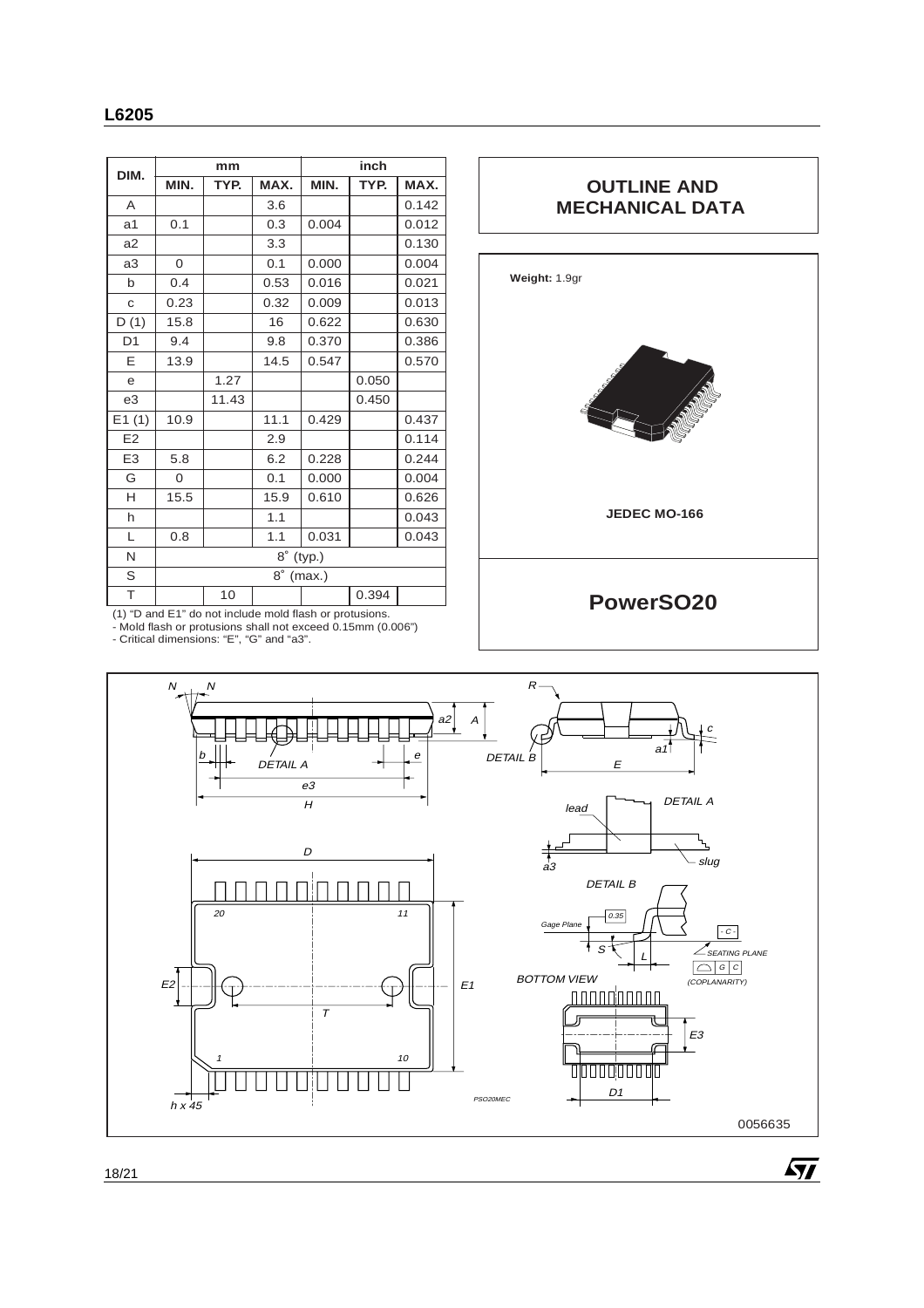| DIM.           | mm   |       |       | inch  |       |       |
|----------------|------|-------|-------|-------|-------|-------|
|                | MIN. | TYP.  | MAX.  | MIN.  | TYP.  | MAX.  |
| a1             | 0.51 |       |       | 0.020 |       |       |
| B              | 0.85 |       | 1.40  | 0.033 |       | 0.055 |
| b              |      | 0.50  |       |       | 0.020 |       |
| b <sub>1</sub> | 0.38 |       | 0.50  | 0.015 |       | 0.020 |
| D              |      |       | 24.80 |       |       | 0.976 |
| E              |      | 8.80  |       |       | 0.346 |       |
| e              |      | 2.54  |       |       | 0.100 |       |
| e3             |      | 22.86 |       |       | 0.900 |       |
| F              |      |       | 7.10  |       |       | 0.280 |
| T              |      |       | 5.10  |       |       | 0.201 |
| L              |      | 3.30  |       |       | 0.130 |       |
| Ζ              |      |       | 1.27  |       |       | 0.050 |



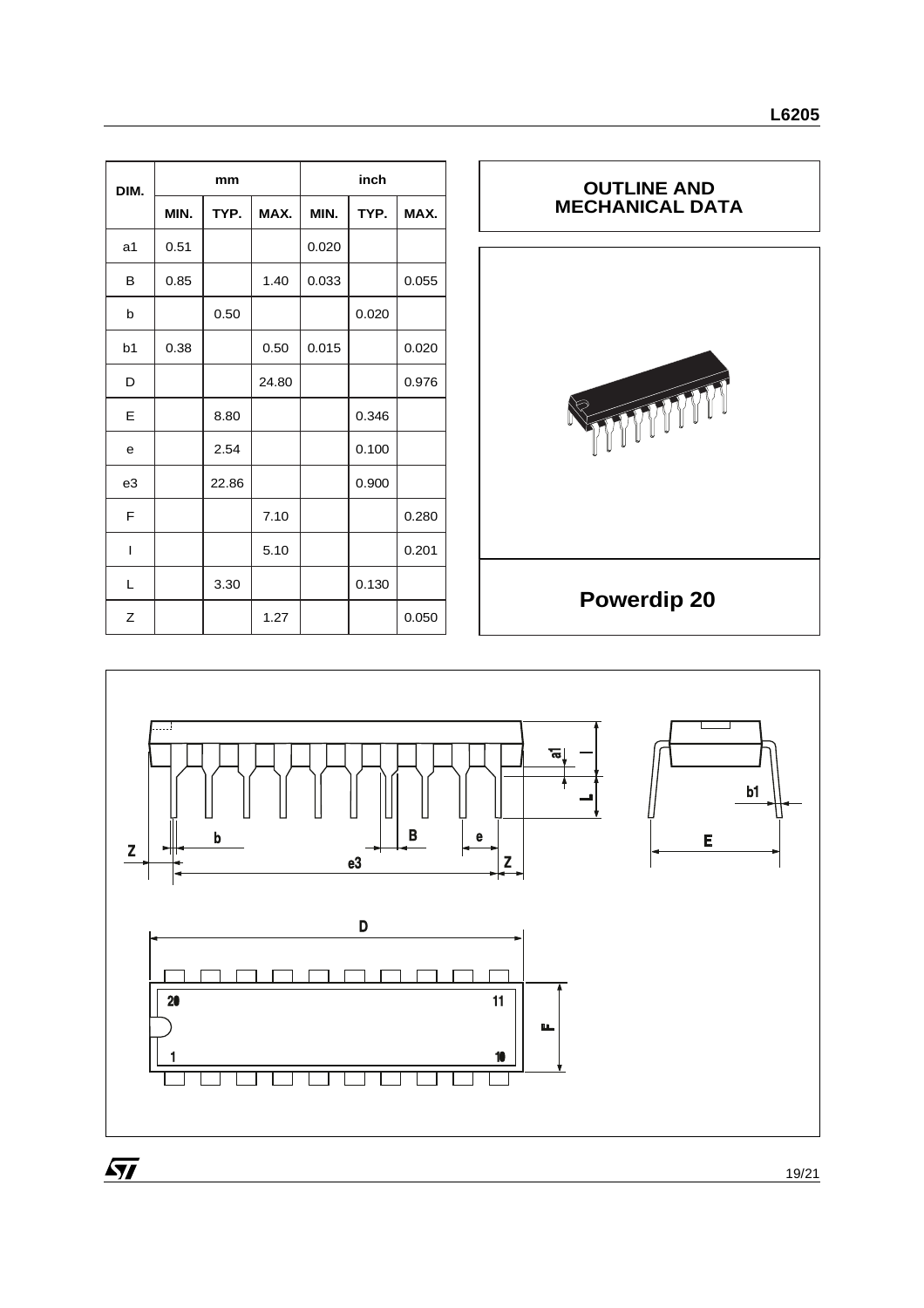| DIM.           | mm                                    |      | inch  |       |       |       |
|----------------|---------------------------------------|------|-------|-------|-------|-------|
|                | MIN.                                  | TYP. | MAX.  | MIN.  | TYP.  | MAX.  |
| A              | 2.35                                  |      | 2.65  | 0.093 |       | 0.104 |
| A <sub>1</sub> | 0.1                                   |      | 0.3   | 0.004 |       | 0.012 |
| В              | 0.33                                  |      | 0.51  | 0.013 |       | 0.020 |
| C              | 0.23                                  |      | 0.32  | 0.009 |       | 0.013 |
| D              | 12.6                                  |      | 13    | 0.496 |       | 0.512 |
| E              | 7.4                                   |      | 7.6   | 0.291 |       | 0.299 |
| e              |                                       | 1.27 |       |       | 0.050 |       |
| н              | 10                                    |      | 10.65 | 0.394 |       | 0.419 |
| h              | 0.25                                  |      | 0.75  | 0.010 |       | 0.030 |
| L              | 0.4                                   |      | 1.27  | 0.016 |       | 0.050 |
| Κ              | $0^{\circ}$ (min.) $8^{\circ}$ (max.) |      |       |       |       |       |





20/21